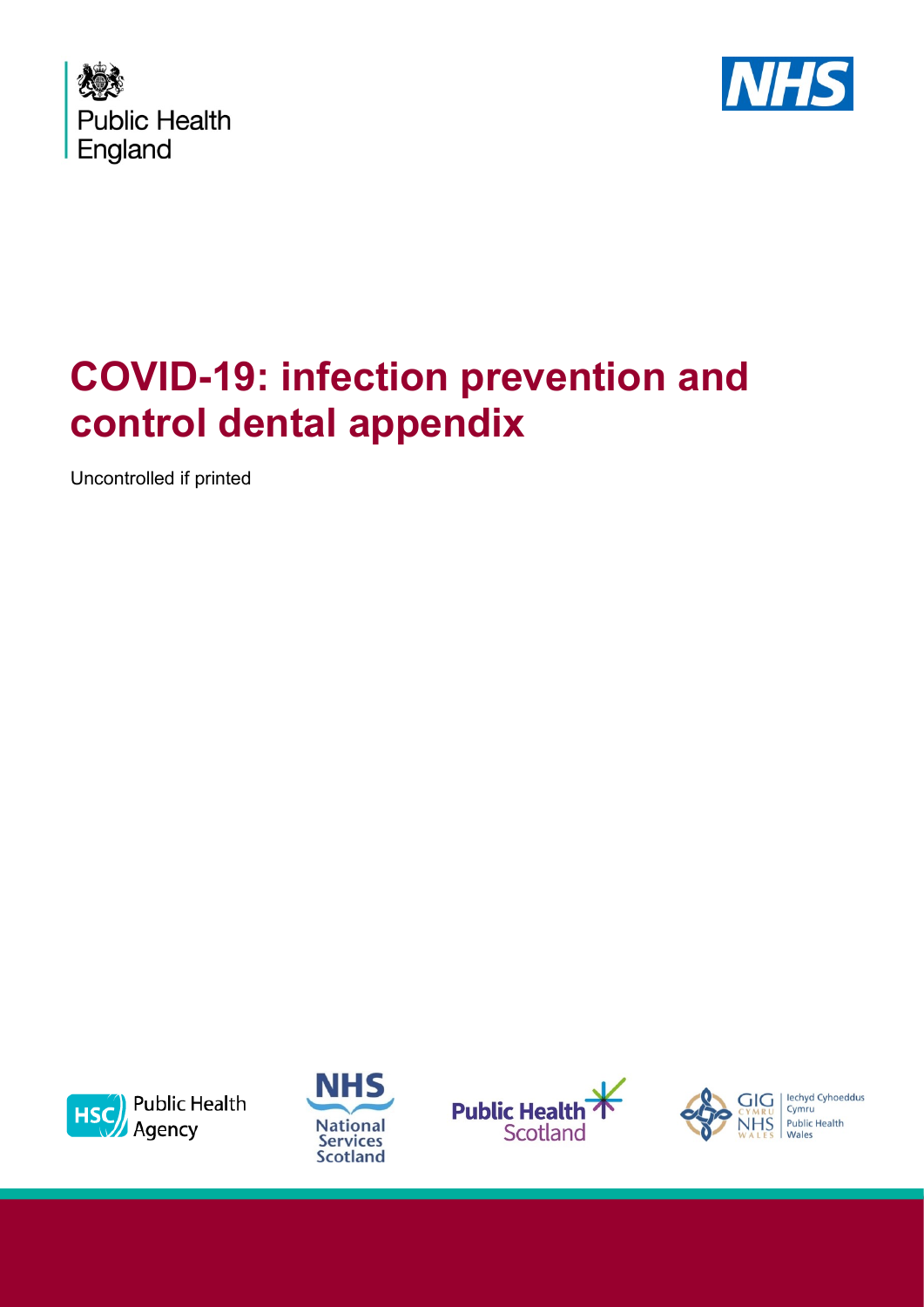### About this guidance

 The guidance is issued jointly by the Department of Health and Social Care (DHSC), Public Health Wales (PHW), Public Health Agency (PHA) Northern Ireland, Health Protection Scotland (HPS), Public Health Scotland, Public Health England and NHS England as official guidance.

Whilst this guidance seeks to ensure a consistent and resilient UK wide approach, some differences in operational details and organisational responsibilities may apply in Northern Ireland, England, Wales and Scotland.

Please note that this guidance is of a general nature and that an employer should consider the specific conditions of each individual place of work and comply with all applicable legislation, including the [Health and Safety at Work etc. Act 1974.](http://www.legislation.gov.uk/ukpga/1974/37/contents) 



#### © Crown copyright 2020

You may re-use this information (excluding logos) free of charge in any format or medium, under the terms of the Open Government Licence v3.0. To view this licence, visit [OGL.](https://www.nationalarchives.gov.uk/doc/open-government-licence/version/3/) Where we have identified any third-party copyright information you will need to obtain permission from the copyright holders concerned.

First published 20 October 2020. Updated 21 January 2021. PHE publications gateway number: GW-1659

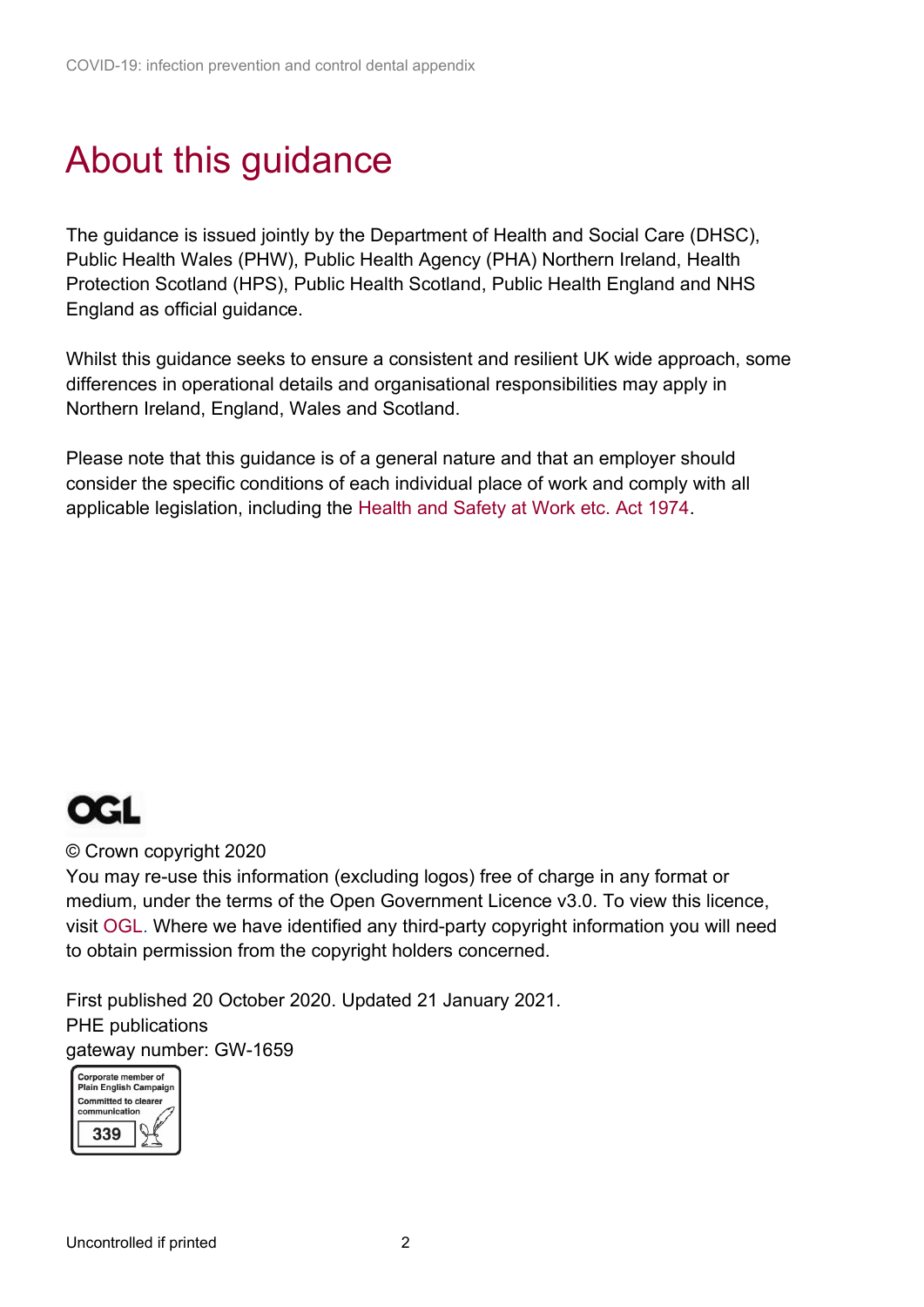### **Contents**

|    | 1. Key messages for dental services                                                  | 4                |
|----|--------------------------------------------------------------------------------------|------------------|
| 2. | Background                                                                           | 5                |
| 3. | Administration measures for the care pathways in dentistry                           | 6                |
| 4. | <b>Standard Infection Prevention Control Precautions (SICPs)</b>                     | 8                |
|    | 5. Transmission Based Precautions (TBPs)                                             | 10 <sup>°</sup>  |
|    | 6. Aerosol generating procedures (AGPs)                                              | 11               |
|    | 7. Personal protective equipment including respiratory protective<br>equipment (RPE) | 12 <sup>2</sup>  |
|    | 8. Ventilation requirements                                                          | 14               |
| 9. | Additional advice for environmental mitigation measures                              | 15 <sub>15</sub> |
|    | 10. Post AGP downtime                                                                | 17               |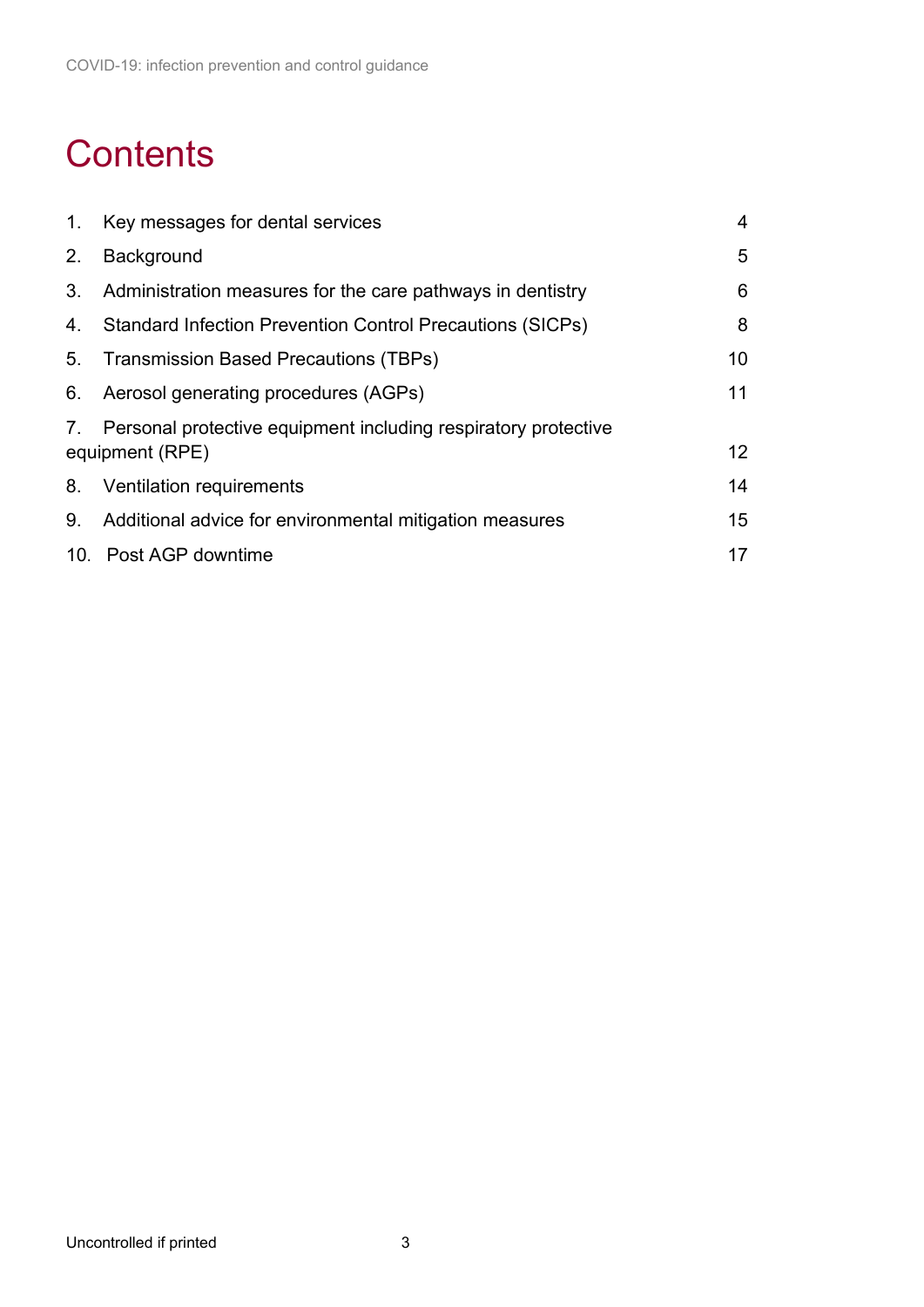### <span id="page-3-0"></span>1. Key messages for dental services

Patients will fall into either low, medium or high risk COVID-19 pathways.

Patients must be screened, triaged (and when available tested) prior to treatment.

 Treatment for patients who are on the high-risk pathway should be restricted to urgent care only and these patients will need to be separated by space or time from other patients.

 Airborne precautions are required for all patients on the medium and high-risk pathways if an AGP is undertaken.

Standard infection control precautions are required for patients in the low risk pathway even if an AGP is undertaken.

Dental practices are recommended to ascertain the air changes per hour (ACH) within all dental surgeries.

 mitigating factors (see section 9) but does not fall below 10 mins for patients in medium Post AGP downtime (fallow time) is dependent on air changes per hour and procedural or high-risk pathways.

Mitigation against aerosols, such as high-volume suction and dental dam, should be used routinely and mitigation is considered essential where air changes are low.

AGPs should not be carried out in rooms where there is no natural or mechanical ventilation.

Practices should ensure physical distancing and good hand and respiratory hygiene measures are followed at all times throughout the practice.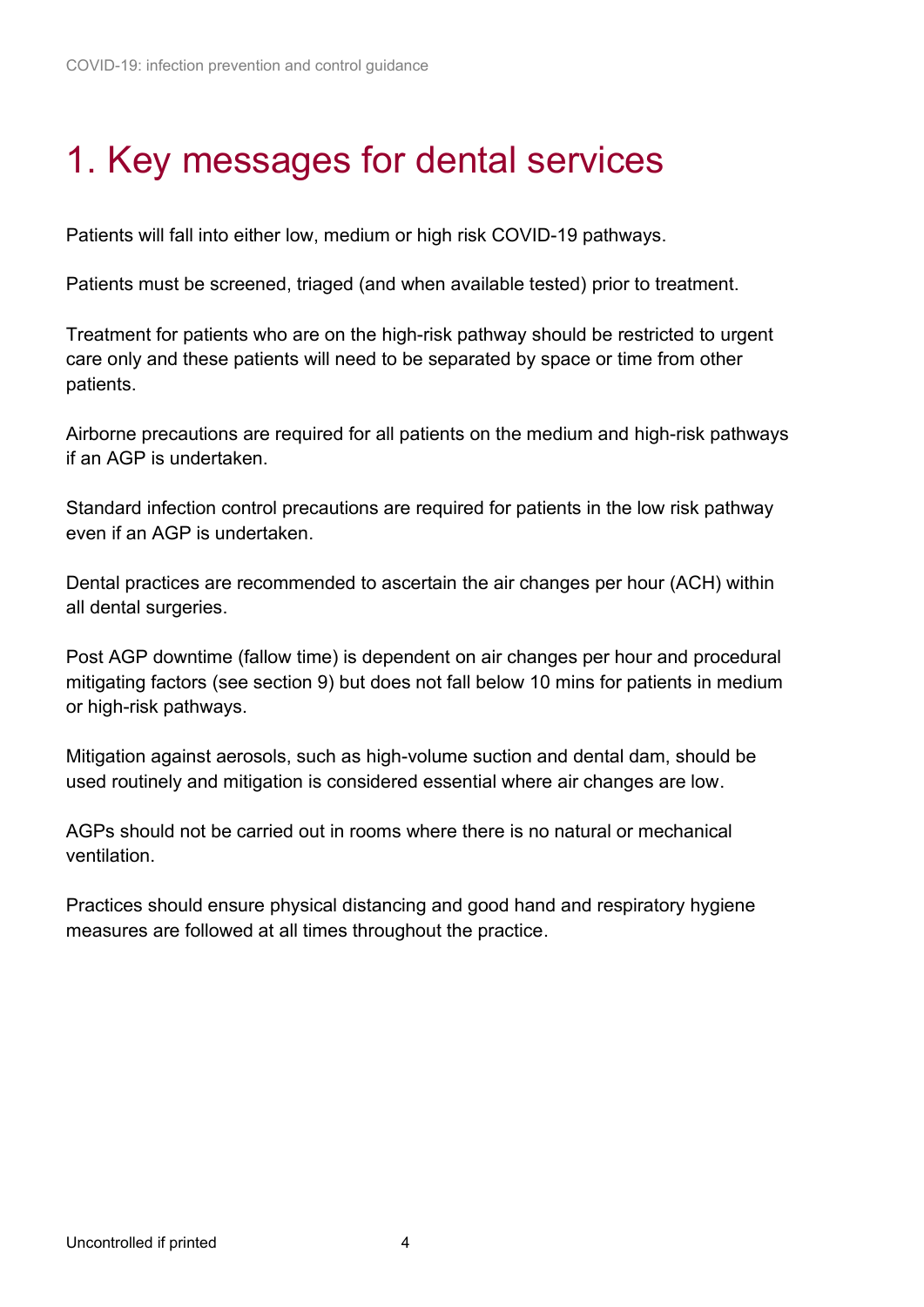# <span id="page-4-0"></span>2. Background

This document is an appendix to the '[COVID-19: Guidance for the maintaining of](https://www.gov.uk/government/publications/wuhan-novel-coronavirus-infection-prevention-and-control)  [services within health and care settings'](https://www.gov.uk/government/publications/wuhan-novel-coronavirus-infection-prevention-and-control) and covers the additional dental specific requirements to facilitate remobilisation. This should be read in conjunction with this guidance. Services should use the [COVID-19 care pathways](https://www.gov.uk/government/publications/wuhan-novel-coronavirus-infection-prevention-and-control/care-pathways) when planning care and treatment.

This guidance:

- seeks to ensure a consistent and resilient UK wide approach, though some differences in operational details and organisational responsibilities may apply in Northern Ireland, England, Wales and Scotland
- • applies to all clinical dental services in all settings, including those provided on a private or independent basis

Academic evidence has been considered in the development of this guidance, and in particular, relevant sections of published reports from 2 UK dental expert working groups, which include:

- [SBAR Ventilation, water and environmental cleaning in dental surgeries relating to](https://www.scottishdental.org/wp-content/uploads/2020/08/Ventillation-Final-Copy-1.pdf)  [COVID-19](https://www.scottishdental.org/wp-content/uploads/2020/08/Ventillation-Final-Copy-1.pdf)
- <span id="page-4-1"></span>• [Mitigation of Aerosol Generating Procedures in Dentistry A Rapid Review](https://www.sdcep.org.uk/published-guidance/covid-19-practice-recovery/rapid-review-of-agps/)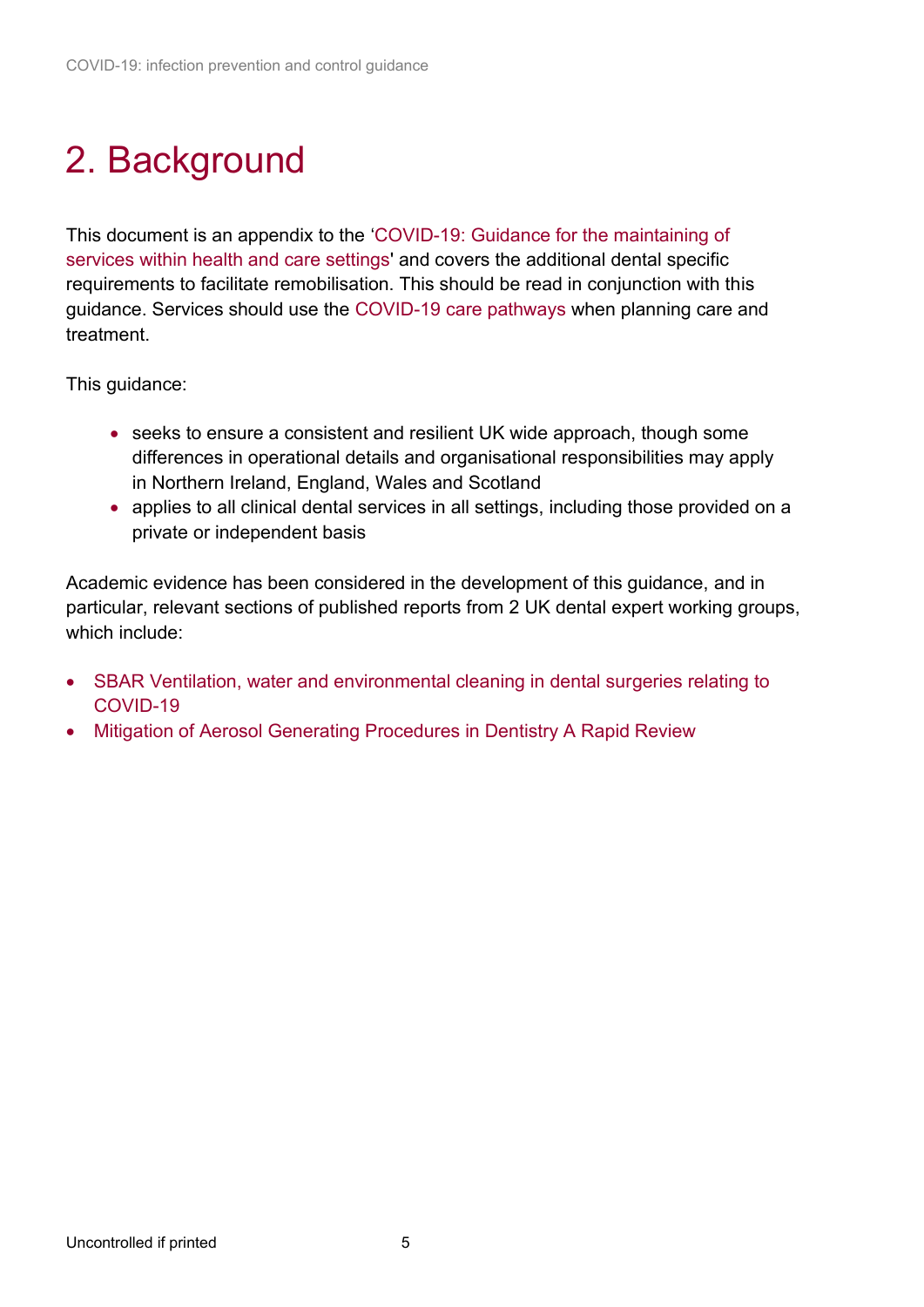# 3. Administration measures for the care pathways in dentistry

Screening and triaging must be undertaken prior to the patient attending the dental setting/hospital or immediately upon arrival.

Patients with symptoms fulfilling the [clinical case definition](https://www.gov.uk/government/publications/wuhan-novel-coronavirus-initial-investigation-of-possible-cases/investigation-and-initial-clinical-management-of-possible-cases-of-wuhan-novel-coronavirus-wn-cov-infection) should not attend for routine dental care in any setting.

Signage at the entrance to the surgery/clinic/hospital should alert patients not to attend if suffering from the symptoms of COVID-19 and should signpost alternative courses of action if they have an urgent care need.

 and they must be separated in time or place from other patients. Treatment for patients on the high-risk pathway should be restricted to urgent care only

Hand hygiene facilities and face masks should be available at the entrance and exit of the surgery/clinic/hospital.

If possible, all patients should be separate in space (2 metre) and time such as longer appointment times to ensure segregation.

 recommended where AGPs are undertaken. Each 'pod' should have adequate In settings where multiple chairs are in use in the same room, there needs to be physical spacing of at least 2 metres and a method of physical segregation that provides at least a 2-metre barrier in the horizontal and vertical plains are ventilation.

Only the person receiving dental treatment should attend unless a carer or escort is required for example a child.

The use of face masks is mandatory for healthcare staff and all members of the dental team should wear masks in dental settings at all times.

Face coverings/masks are required by members of the public in public places such as hospitals, outpatient waiting areas and dental surgeries/clinics.

Waiting and treatment areas should be kept clean and clutter free with all non-essential items removed.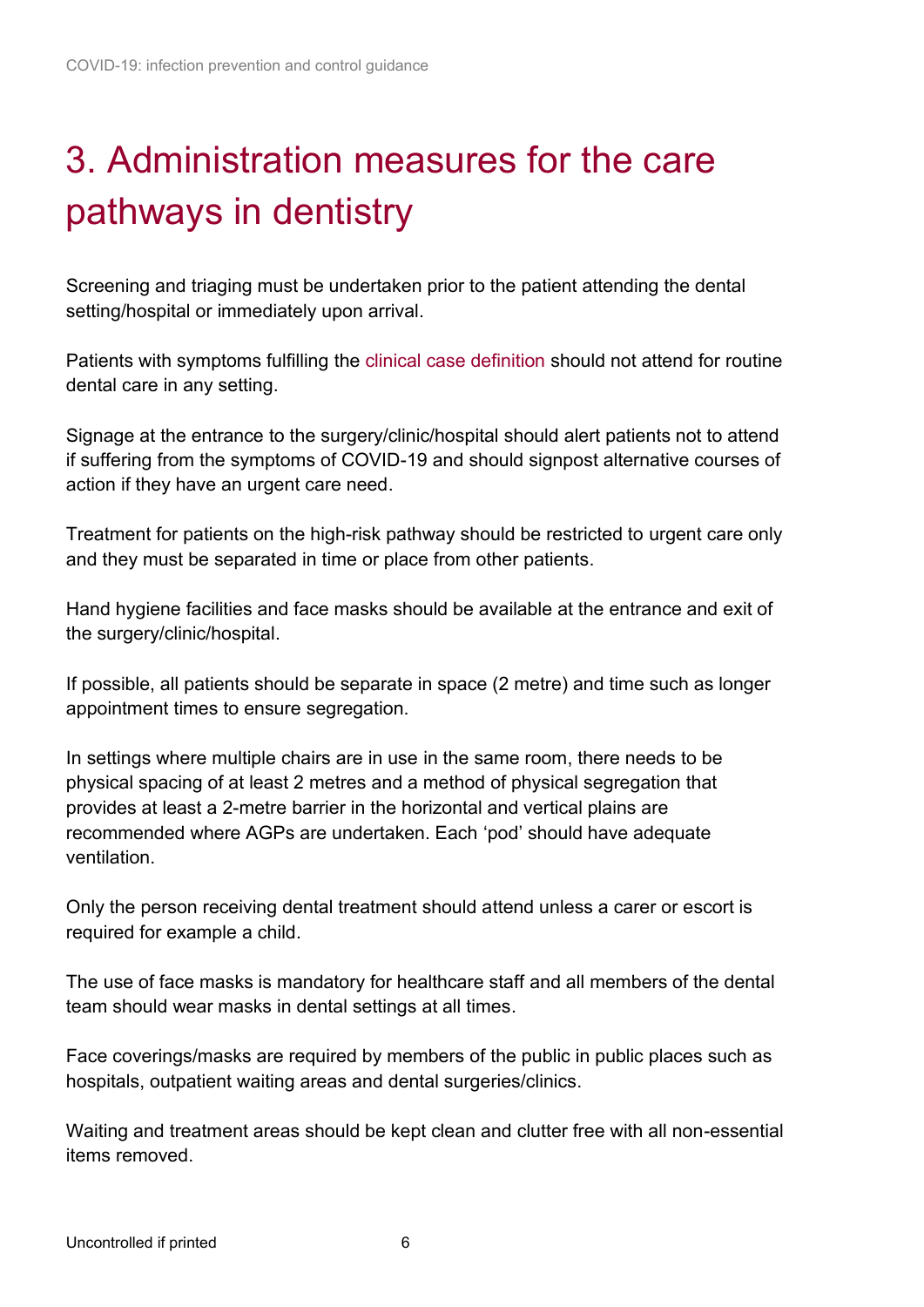The example care pathways are outlined below:

| <b>High-Risk COVID-19</b>                                                                                                                                                                                                                                                                                                                                                                                                                                                   | <b>Medium Risk COVID-19</b>                                                                                                                                                                                                                                                                                                                                                                                                                         | <b>Low Risk COVID-19</b>                                                                                                                                                                                                                                                                                                                                                                                                                                                                                                                                                                                     |
|-----------------------------------------------------------------------------------------------------------------------------------------------------------------------------------------------------------------------------------------------------------------------------------------------------------------------------------------------------------------------------------------------------------------------------------------------------------------------------|-----------------------------------------------------------------------------------------------------------------------------------------------------------------------------------------------------------------------------------------------------------------------------------------------------------------------------------------------------------------------------------------------------------------------------------------------------|--------------------------------------------------------------------------------------------------------------------------------------------------------------------------------------------------------------------------------------------------------------------------------------------------------------------------------------------------------------------------------------------------------------------------------------------------------------------------------------------------------------------------------------------------------------------------------------------------------------|
| a) untriaged individuals<br>present for assessment or<br>treatment (symptoms<br>unknown)<br><b>OR</b><br>b) confirmed SARS-CoV-2<br>positive individuals are<br>cared for<br><b>OR</b><br>c) symptomatic or suspected<br>COVID-19 individuals<br>including those with a<br>history of contact with a<br>COVID-19 case, who have<br>been triaged/clinically<br>assessed and are waiting<br>test results<br><b>OR</b><br>symptomatic individuals<br>d)<br>who decline testing | a) triaged/clinically<br>assessed individuals are<br>asymptomatic and are<br>waiting a SARS-CoV-2 test<br>result<br><b>OR</b><br>b) triaged/clinically<br>assessed individuals are<br>asymptomatic with COVID-<br>19 contact/exposure<br>identified<br><b>OR</b><br>c) testing is not required or<br>feasible on asymptomatic<br>individuals and infectious<br>status is unknown<br><b>OR</b><br>d) asymptomatic individuals<br>who decline testing | a) triaged/clinically assessed<br>individuals with no symptoms or<br>known recent COVID-19 contact<br>/exposure<br><b>AND</b><br>have a negative SARS-CoV-2<br>test within 72 hours of treatment<br>and, for planned admissions,<br>have self-isolated for the<br>required period or from the test<br>date<br><b>OR</b><br>b) Individuals who have<br>recovered (14 days) from<br>COVID-19 and have had at least<br>48 hours without fever or<br>respiratory symptoms<br><b>OR</b><br>c) patients or individuals are part<br>of a regular formal NHS testing<br>plan and remain negative and<br>asymptomatic |

 recent (72 hours) negative SARS-CoV-2 test and no screening or triaging risks are identified, then the low risk pathway can be followed. Currently, and until 'point of care' testing is available, patients requiring routine dental care will predominantly fall into the medium risk pathway. If a patient has evidence of a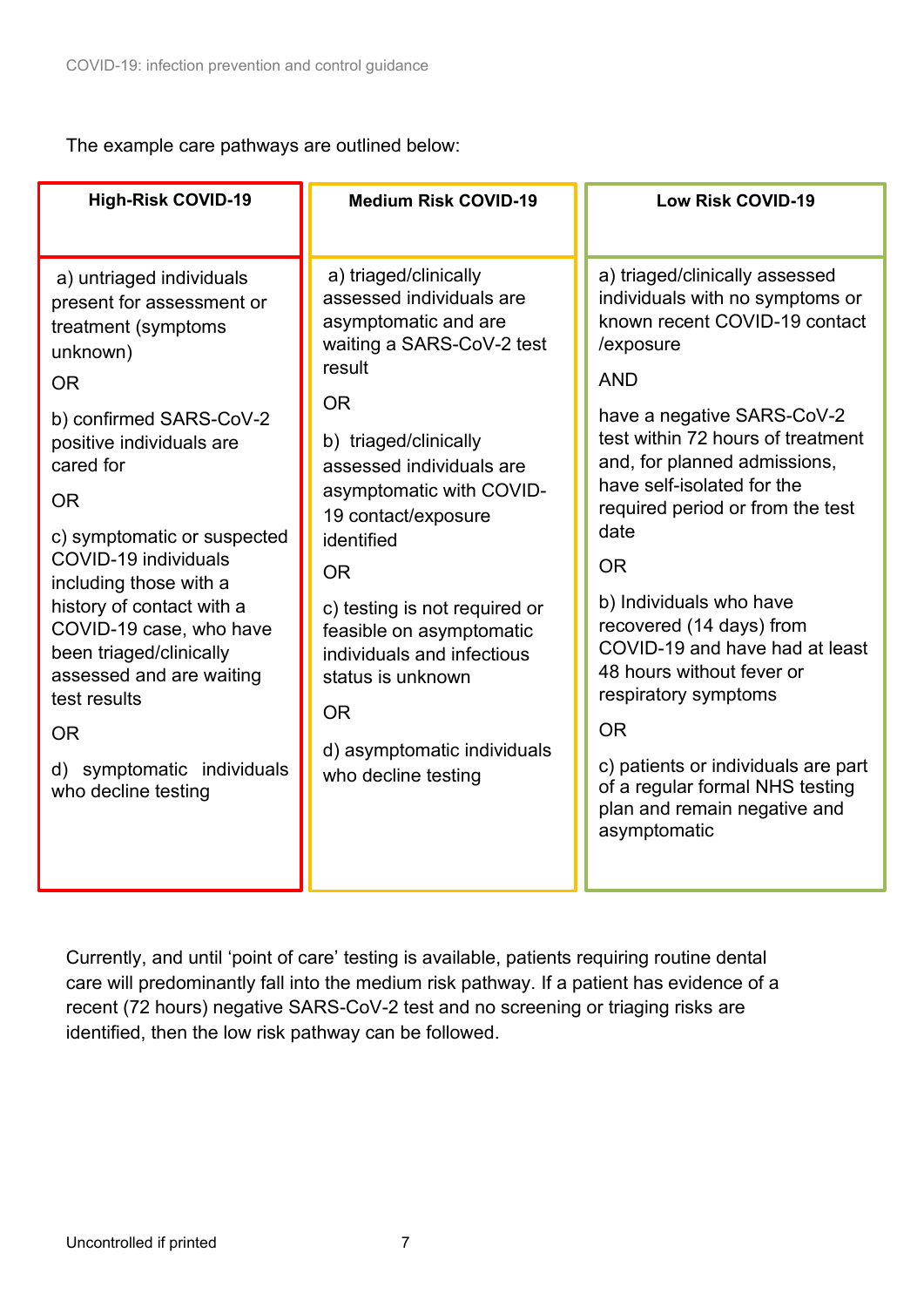# <span id="page-7-0"></span>4. Standard Infection Prevention Control Precautions (SICPs)

SICPs are the basic infection prevention and control measures necessary to reduce the risk of transmission of infectious agents from both recognised and unrecognised sources and are required across all COVID-19 pathways. Patients on the low risk pathway require SICPs alone unless another infectious agent is present.

### The elements related to COVID-19 for dentistry

#### Patient placement/assessment for infection risk

There must be screening/triaging/testing as outlined above in the administrative measures for the care pathways.

#### Hand hygiene

 [hand rub](https://assets.publishing.service.gov.uk/government/uploads/system/uploads/attachment_data/file/886216/Best_practice_hand_rub.pdf) before and after caring/treating a patient, entering and leaving the surgery and [Hands should be washed](https://assets.publishing.service.gov.uk/government/uploads/system/uploads/attachment_data/file/886217/Best_practice_hand_wash.pdf) with soap and water: use of at least 60-80% alcohol based after removal of PPE.

#### Respiratory and cough hygiene

 hand hygiene facilities and waste receptacles available for staff and patients. Encourage patients to wear a face mask or covering. Display posters on the need to cover the nose and mouth, have disposable tissues,

#### Personal protective equipment

See below Table 2 for each pathway.

#### Safe management of the care environment/equipment

The frequency of cleaning across all risk pathways should be increased during the pandemic to at least twice daily. Frequently touched sites/points, in particular waiting rooms/dental chair, should be cleaned between patients and: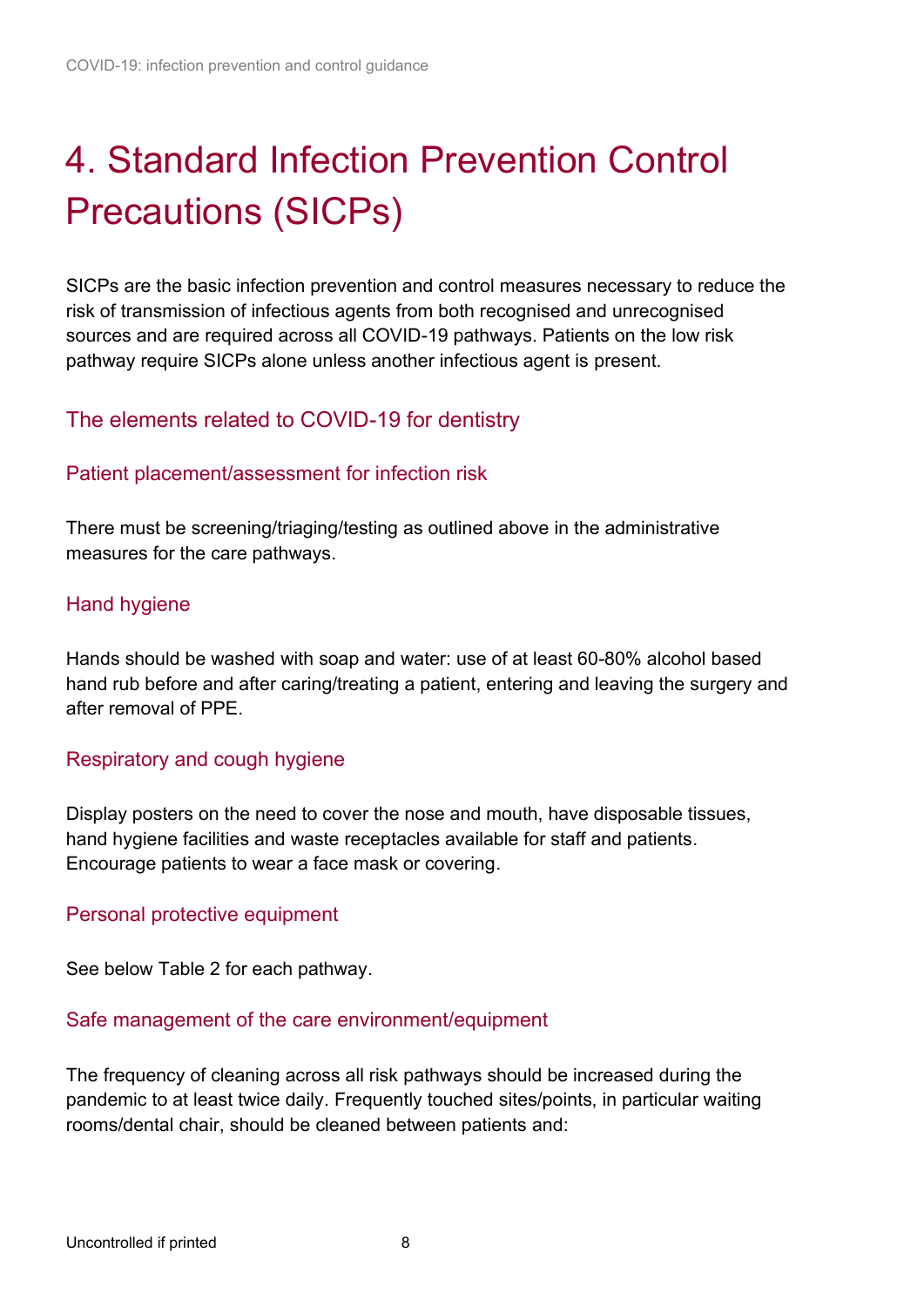- • a disinfectant agent such as a solution of chlorine at 0.1% or 1000ppm or an equivalent disinfectant effective against viruses, bacteria and fungi to EN standard 14476 for viricidal activity should be used
- clean and dry between use • equipment used for cleaning, for example cloths, should preferably be disposable; however, reusable items such as mops/buckets should be stored
- • medical devices and equipment should be managed as per manufacturer's instructions - decontamination processes for equipment and the environment following dental treatment should follow country specific guidance [\(England,](https://www.gov.uk/government/publications/decontamination-in-primary-care-dental-practices) [Scotland](https://www.sdcep.org.uk/decontamination-into-practice-guidance-series/) and [Wales\)](http://www.wales.nhs.uk/sites3/Documents/254/WHTM%2001-05%20Revision%201.pdf)

#### Safe management of linen

Uniforms and scrubs should be washed separately at the highest temperature setting for the fabric.

#### Safe disposal of waste (including sharps)

Clinical waste should be treated as infectious waste and treated accordingly.

#### Occupational safety, prevention and exposure management

 since the test was taken. If symptoms develop after the test, the 10-day isolation period Prompt recognition of cases of COVID-19 among staff is crucial to limit spread and staff should not come to work if symptomatic until negative test results are available or until they do not have symptoms and have stayed at home and self-isolated for 10 days should restart from the day the symptoms start. Employers should risk assess staff at high risk of complications from COVID-19 and manage their work commitments accordingly.

#### Maintain physical distancing of 2 metres

 This is at all time in healthcare settings unless wearing PPE during direct care. If it is not possible to achieve this distance such as multi-chair clinics or reception areas, physical barriers should be used for example clear screens for reception. If space in staff rest areas is limited, consider allocating separate break times.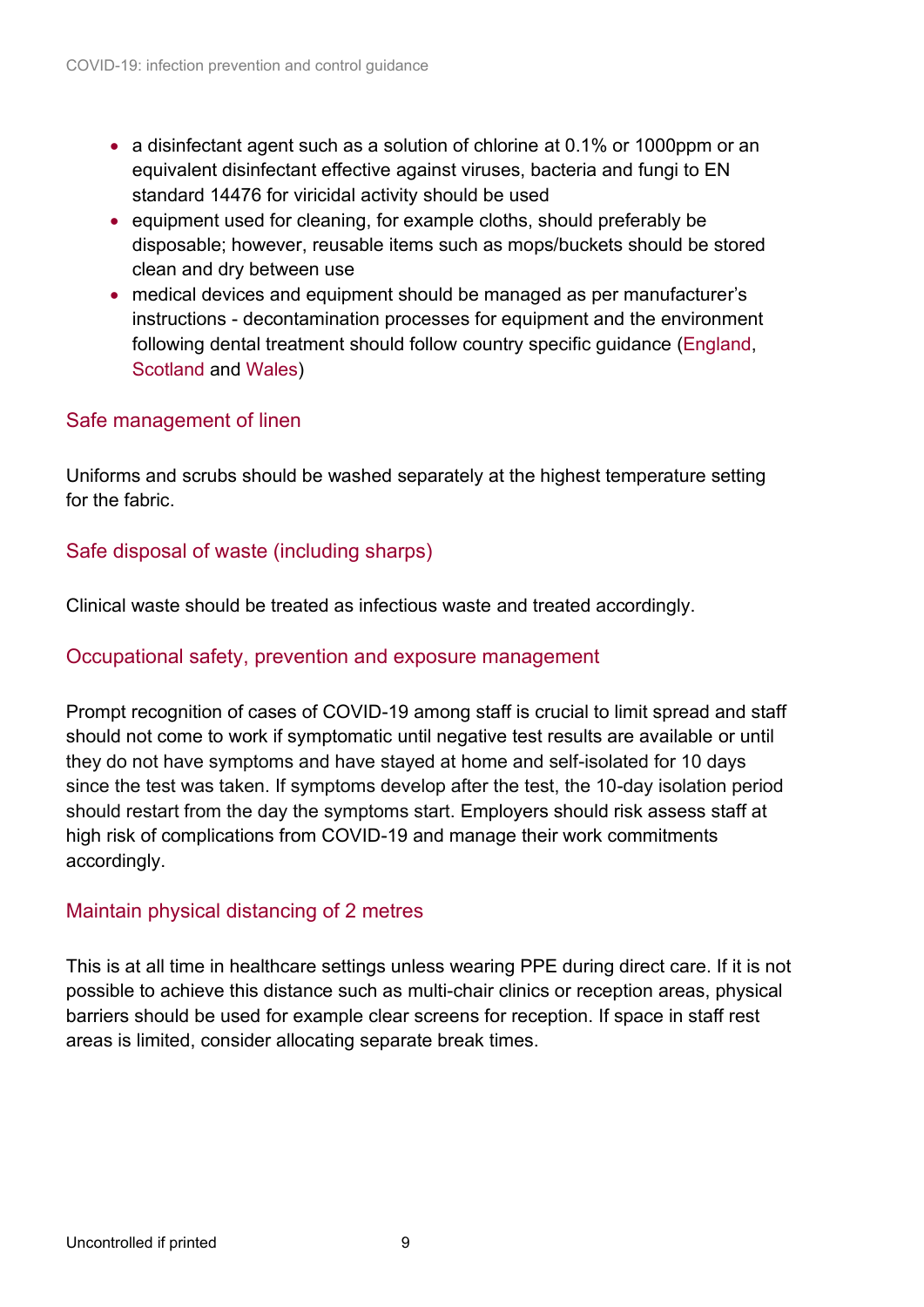## <span id="page-9-0"></span>5. Transmission Based Precautions (TBPs)

TBPs are additional measures to SICPs required when caring for patients/individuals with a known or suspected infection such as COVID-19. TBPs are based upon the route of transmission and include:

- contact precautions used to prevent and control infections spread by direct (hands) or indirect (environment or equipment) contact; COVID-19 can be spread via this route
- droplet precautions used to prevent and control infections that spread from the respiratory tract via droplet (>5 μm via coughs and sneezing) over short distances 1-2 metres from one individual to another; COVID-19 is predominately spread via this route
- airborne precautions used to prevent and control infections that spread by aerosols spread via this route when an AGP is undertaken (<5 μm) from the respiratory tract of one individual to another; COVID-19 can be

 required across ALL COVID-19 pathways. SICPs are the basic IPC measures necessary to reduce the risk of transmitting infectious agents from both recognised and unrecognised sources of infection and are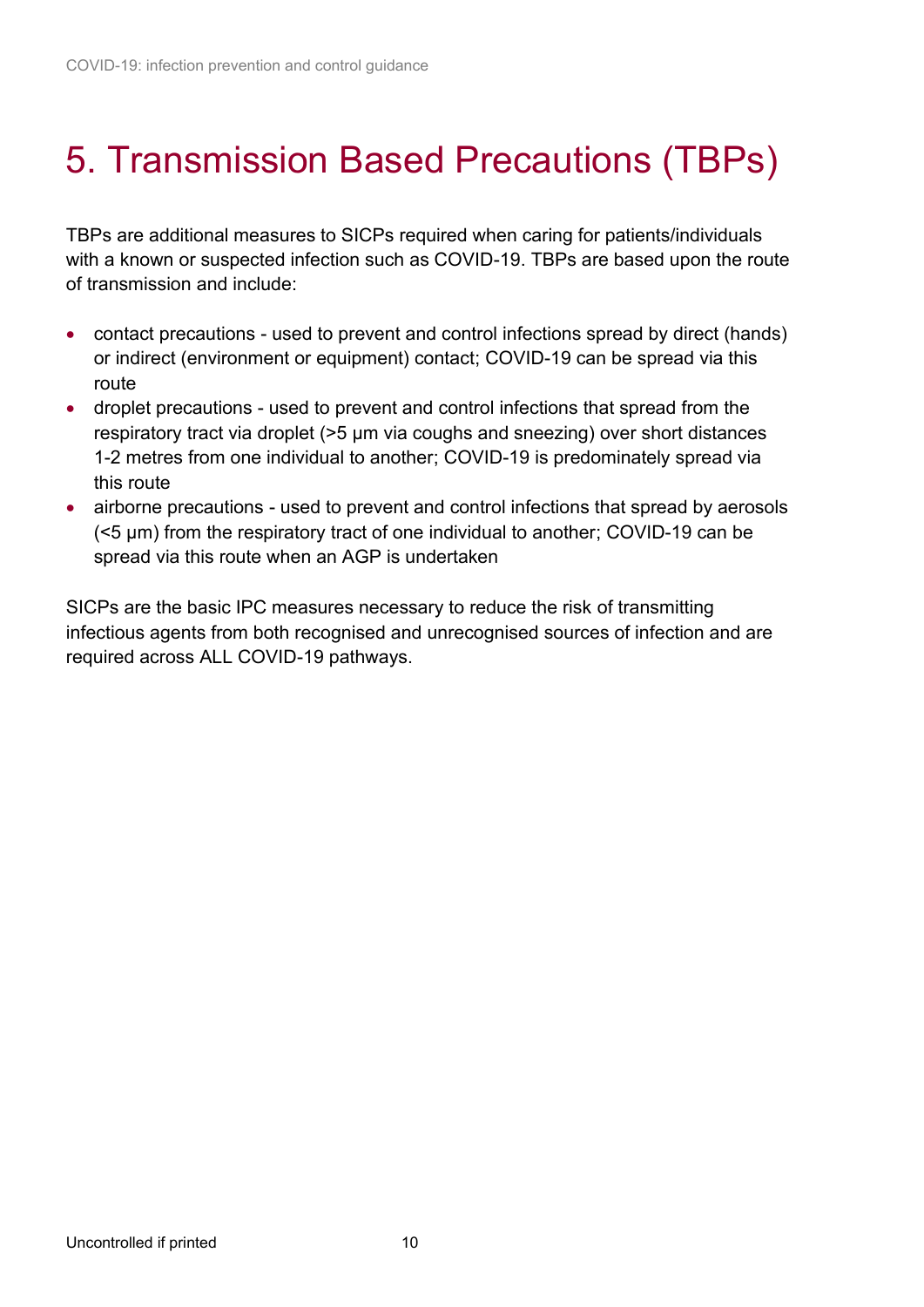# <span id="page-10-0"></span>6. Aerosol generating procedures (AGPs)

 release of airborne particles <5 μm in size from the respiratory tract of an individual. These can remain suspended in the air, may travel over a distance and may cause disease, transmitted wholly or partly by the airborne or droplet route. AGPs are procedures that create a higher risk of respiratory infection transmission and are defined as any medical, dental or patient care procedure that can result in the infection if they are inhaled when treating someone who is suffering from an infectious

 pathway and only essential staff who are needed to undertake the procedure should be Airborne precautions are required when undertaking AGPs on the medium and high-risk present. Dental procedures that use high velocity air and water streams are considered a high risk of creating aerosols and include:

- ultrasonic scaler (including piezo)
- high speed air/electric rotor (that is >60,000 rpm)
- Piezo surgical handpiece
- air polishers

 least contamination. There is currently no consensus to include the use of a 3-in-1 as NB. Research demonstrated that use of the 3-in-1 syringe with either air-only or water-only resulted in lower levels of contamination, with water-only causing the an AGP.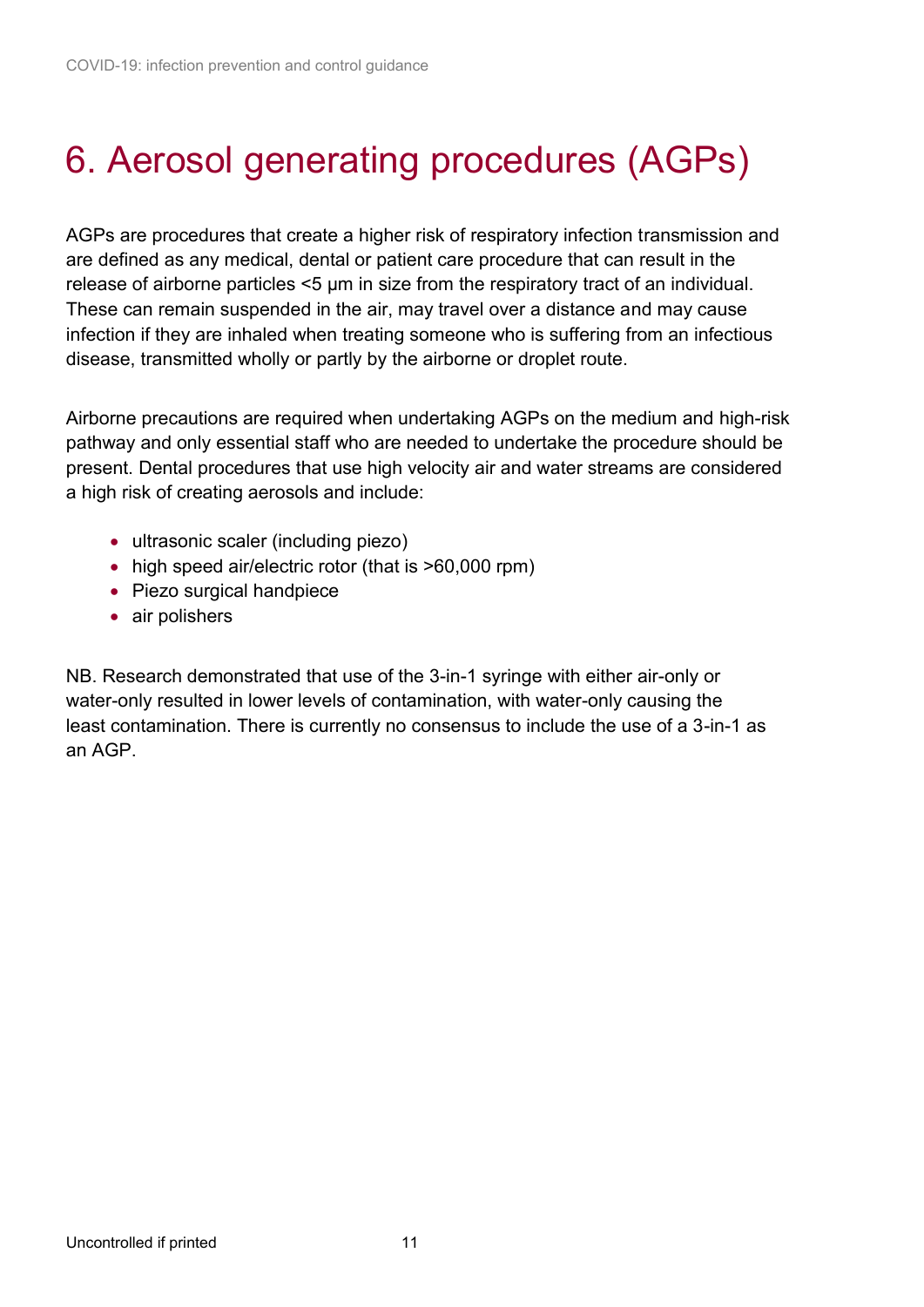# <span id="page-11-0"></span>7. Personal protective equipment including respiratory protective equipment (RPE)

 The PPE required for low, medium and high-risk pathways including the use of airborne precautions when undertaking an AGP is summarised in Table 2. PPE/RPE (if AGP) must be worn by all members of the dental team undertaking, or assisting with, the procedure.

There is further advice available on [donning](https://assets.publishing.service.gov.uk/government/uploads/system/uploads/attachment_data/file/911332/PHE_COVID-19_Donning_Airborne_Precautions_quick_guide_gown_version.pdf) and [doffing](https://assets.publishing.service.gov.uk/government/uploads/system/uploads/attachment_data/file/911304/PHE_COVID-19_Doffing_Airborne_Precautions_quick_guide_gown_version.pdf) for PPE for AGP precautions and donning and doffing for [non-aerosol procedures.](https://www.gov.uk/government/publications/covid-19-personal-protective-equipment-use-for-non-aerosol-generating-procedures)

| Table 2: Personal protective equipment (PPE) and Respiratory PE for COVID-19 in<br>dental care settings |                                                                                                                                           |                                                                                                                                     |                                                                                                                                     |  |  |  |
|---------------------------------------------------------------------------------------------------------|-------------------------------------------------------------------------------------------------------------------------------------------|-------------------------------------------------------------------------------------------------------------------------------------|-------------------------------------------------------------------------------------------------------------------------------------|--|--|--|
| <b>Patient</b><br>pathway                                                                               | <b>High risk</b><br><b>Airborne</b><br>precautions                                                                                        | <b>Medium risk</b><br><b>Droplet/Contact</b><br>precautions unless<br>an AGP                                                        | Low risk $1$<br><b>SICPs</b>                                                                                                        |  |  |  |
| <b>Waiting</b><br>room/<br>reception<br><b>No clinical</b><br>treatment                                 | <b>Hand hygiene</b><br>FRSM <sup>2</sup>                                                                                                  | <b>Hand hygiene</b><br><b>FRSM</b>                                                                                                  | <b>Hand hygiene</b><br><b>FRSM</b>                                                                                                  |  |  |  |
| <b>Dental surgery</b><br><b>Non-AGP</b>                                                                 | <b>Hand hygiene</b><br>Disposable gloves<br>(not vinyl)<br>Disposable plastic<br>apron<br><b>FRSM</b><br>Eye/Face protection <sup>3</sup> | <b>Hand hygiene</b><br>Disposable gloves<br>(not vinyl)<br>Disposable plastic<br>apron<br><b>FRSM</b><br><b>Eye/Face protection</b> | <b>Hand hygiene</b><br>Disposable gloves<br>(not vinyl)<br>Disposable plastic<br>apron<br><b>FRSM</b><br><b>Eye/Face protection</b> |  |  |  |
| <b>Dental surgery</b><br><b>AGP</b>                                                                     | <b>Hand hygiene</b><br>Disposable gloves<br>(not vinyl)<br>Disposable gown <sup>4</sup><br>FFP3 <sup>5</sup> or hood                      | <b>Hand hygiene</b><br>Disposable gloves<br>(not vinyl)<br>Disposable gown<br>FFP3 or hood                                          | <b>Hand hygiene</b><br>Disposable gloves<br>(not vinyl)<br>Disposable plastic<br>apron<br><b>FRSM</b>                               |  |  |  |
|                                                                                                         | <b>Eye/Face protection</b>                                                                                                                | Eye/ Face protection                                                                                                                | <b>Eye/Face protection</b>                                                                                                          |  |  |  |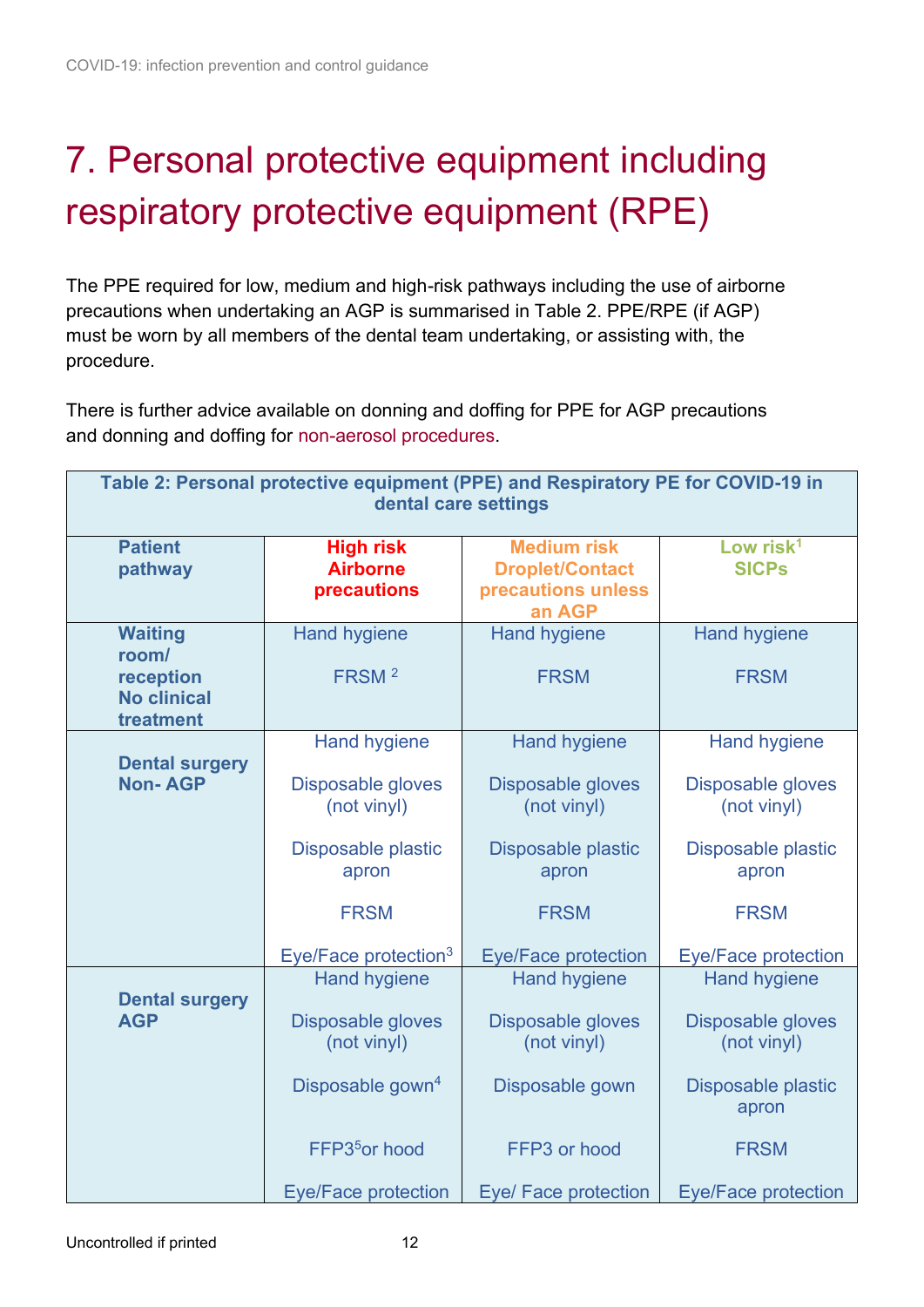COVID-19 pathway, providing the patient has no other infectious agent transmitted via <sup>1</sup> Airborne precautions are NOT required for AGPs on patients/individuals in the low risk the droplet or airborne route.

<sup>2</sup> [FRSM](#page-18-0) is a fluid-resistant (type IIR) surgical mask.

<sup>3</sup> Eye/Face protection (visors) ideally should be disposable. Re-usable eye and face (visors) protection (such as polycarbonate safety glasses/goggles/visors) is acceptable if decontaminated according to the manufacturer's instructions or local infection control policy. Regular prescription glasses are not considered adequate eye protection. Eye/face protection should be removed outside the surgery if worn with a respirator as part of airborne precautions.

<sup>4.</sup> Reusable gowns can be used for sessional wear if disposable gowns are unavailable as a contingency measure only. Further advice on the use of reusable gowns may be found in country specific Standard Operating Procedures.

<sup>5.</sup> Reusable respirators can be utilised by practices where the practice, as the employer, holds the evidence that the respirator complies with HSE (Health & Safety Executive) recommendations, that the relevant staff members have been fitted to that mask according to manufacturers' guidance. Reusable respirators are decontaminated, and filters replaced according to the manufacturer's instructions. Sessional use of respirators is recommended if the dental team is undertaking multiple AGPs. FFP3s with valves should be shielded with full face visors.

 as dental practices in terms of hand and respiratory hygiene and physical distancing. Dental technician and laboratory workers should continue with their routine infection prevention and control measures in the laboratory and should follow the same guidance

Engineering support workers for dental practices should adhere to PPE requirements and only work on equipment and rooms that have been decontaminated.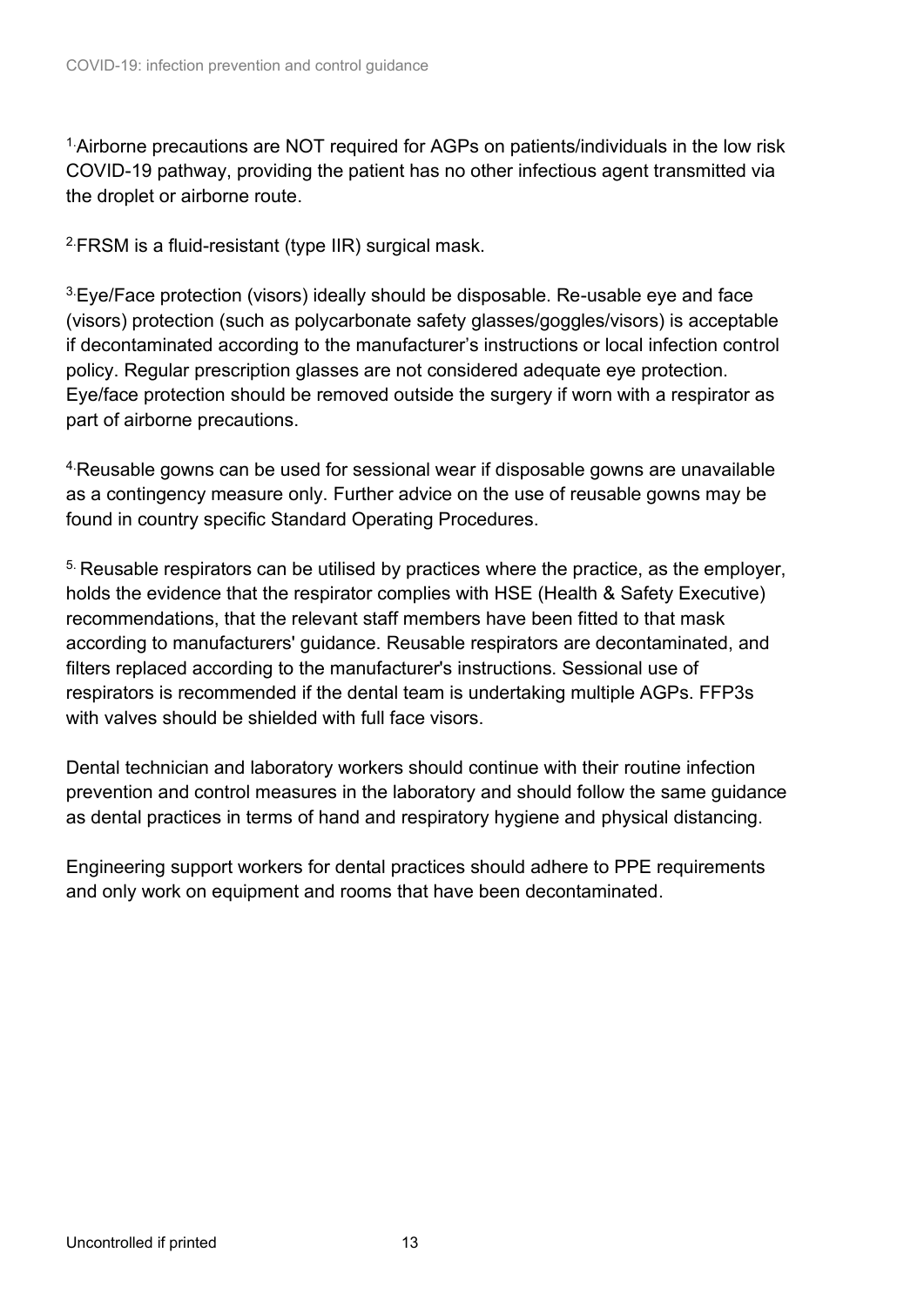## <span id="page-13-0"></span>8. Ventilation requirements

All enclosed workplaces must be ventilated by natural or artificial means as set out in the [Workplace \(Health, Safety and Welfare\) Regulation.](https://www.hse.gov.uk/pubns/priced/l24.pdf) UK building regulations recommend whole building ventilation to be 10 l/s/person and current healthcare guidance for new buildings and major refurbishments specifies that a treatment room should have at least 10 air changes per hour (ACH).

 Ventilation is important to reduce the risk of aerosol contamination from potential airborne/droplet pathogens in dental settings. Specialist advice should be sought on how best to achieve the recommended air changes.

It is recognised that transitional arrangements may need to be in place to support dental practices where air changes are unknown or below this recommended level.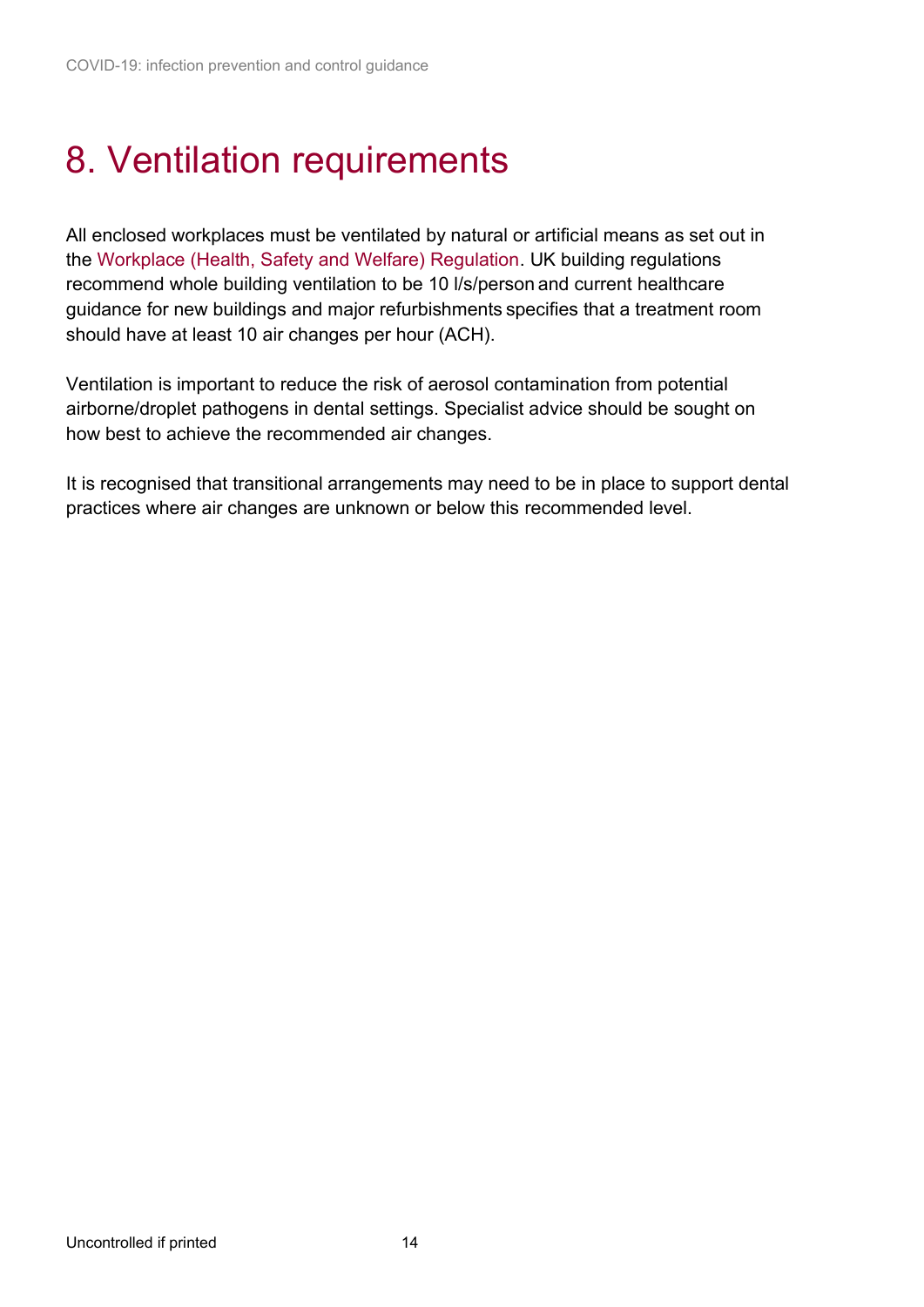# <span id="page-14-0"></span>9. Additional advice for environmental mitigation measures

### Air cleaning devices

 Recirculating air cleaning devices based on HEPA filter systems or UV-C are likely to be effective, but each device needs to be validated by the manufacturer and maintained.

 the rate they pass air through the device, the removal or inactivation will vary according It is difficult to make general recommendations for devices that remove viable microbes from air, either by filtration or microbicidal action. This is because: there is variability in to filtration or microbicidal efficacy, and over time filters will become progressively blocked. Microbicidal treatment such as UV can get obscured by a build-up of dust and the spectrum of UV emission, critical for microbicidal efficacy, can change over time.

Addition of recirculating air cleaning devices could enhance the effective air change rate. Devices should be correctly sized and the impacts on the room air flows considered. The effectiveness of air cleaning devices will depend on the flow rate of the device, the efficiency of air cleaning and the size of the room.

#### Fans

These will create turbulence that dilutes the most concentrated aerosols. In these environments, it may be beneficial to move air towards windows and mechanical extract points.

Fans should not be directed towards doors, driving air into other rooms. Fans should be cleaned regularly to remove visible soiling and should not be used in the high-risk pathway.

 Planned preventative maintenance, and cleaning of fans and their blades should continue.

#### Air conditioning units

 be used. Where there is poor air circulation within a room, it may be beneficial to mix air Fixed air conditioning units (for example, wall or ceiling mounted recirculating air coolers -split units) and portable air conditioning, which do not recirculate to other rooms, can so as to dilute aerosols. These types of air conditioning will cool staff wearing water repellent PPE.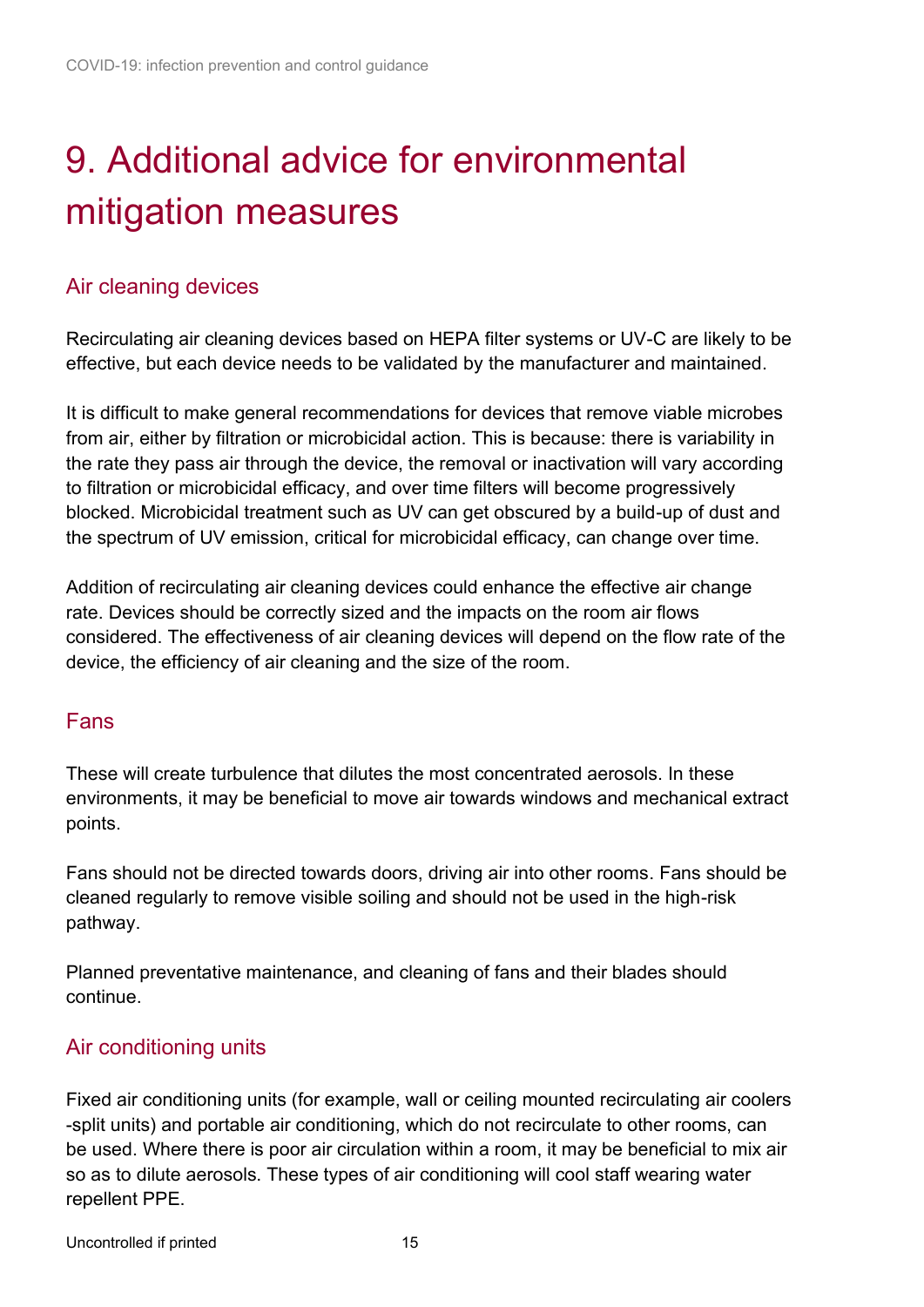Portable air conditioning should not be directed towards doors, driving air into other rooms, nor should any pipework or cables impede fire doors. Care should be taken when emptying the reservoir of portable air conditioning due to the risk of legionella or other microorganisms being present in the condensate water. See separate HTM 04 01 guidance for [England, Wales, Northern Ireland](https://www.gov.uk/government/publications/hot-and-cold-water-supply-storage-and-distribution-systems-for-healthcare-premises) and [Scotland](https://www.nss.nhs.scot/publications/water-safety-for-healthcare-premises/) on this. Daily emptying of the reservoir should be recorded. Planned maintenance should be carried out on the device following manufacturer's guidance and should be recorded. Do not use portable air conditioning that incorporates humidifiers.

### Fumigation and fogging

 The use of fumigation and fogging devices with disinfection chemicals are not advised for routine cleaning and or disinfection against COVID-19 and should only be considered in healthcare settings when multi-drug resistant organisms cannot be eradicated. This must always be under specialist infection prevention and control advice.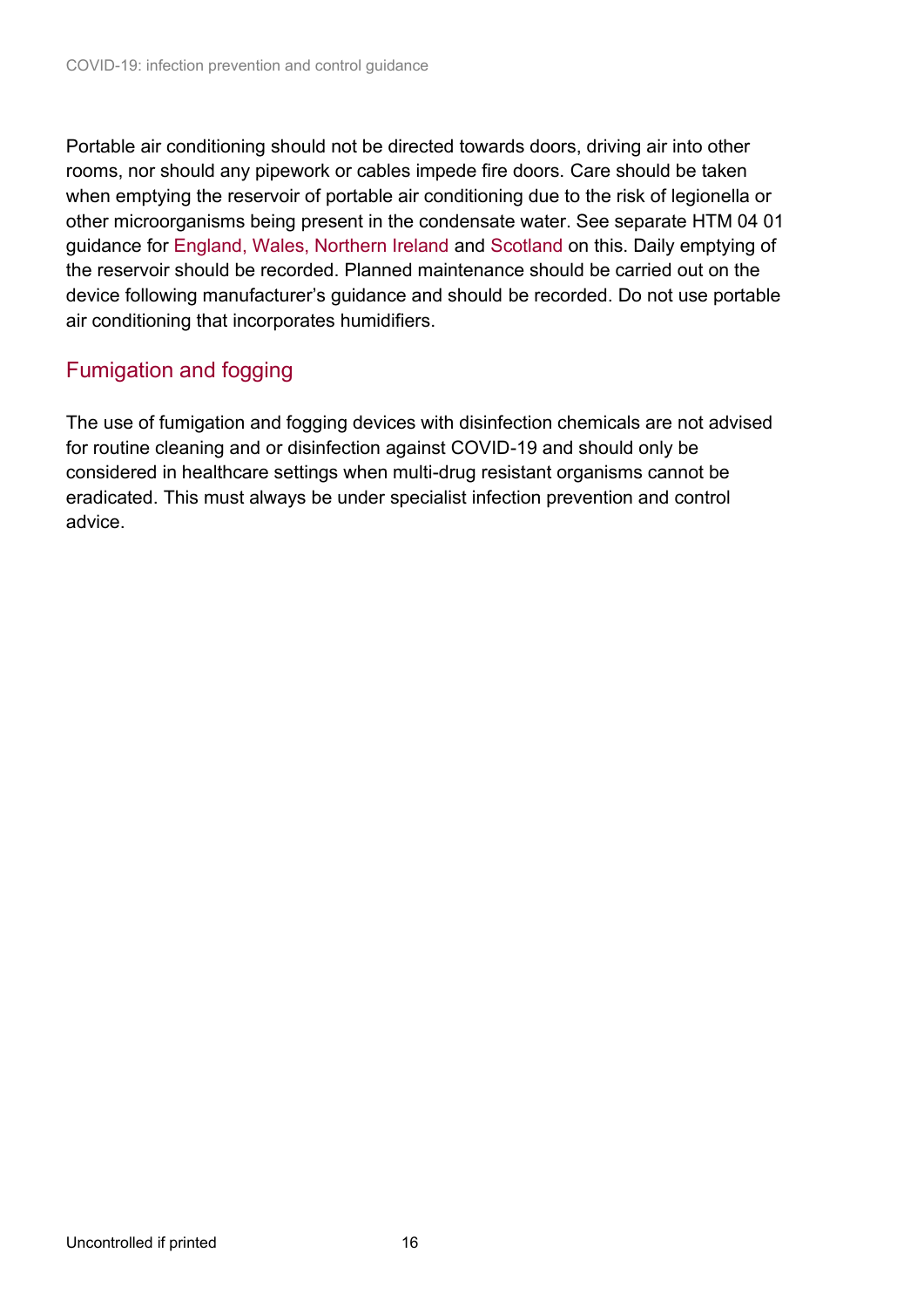## <span id="page-16-0"></span>10. Post AGP downtime

 mitigation factors for post AGP downtime that has been accepted by the 4 UK Chief A multidisciplinary working group [\(SDCEP\)](https://www.sdcep.org.uk/published-guidance/covid-19-practice-recovery/rapid-review-of-agps/) have proposed a pragmatic algorithm with Dental Officers.

See figure 1 for post AGP downtimes.

They advise that:

- changes of 1 to 5 ACH, a baseline post AGP downtime of 30 minutes is • where there is ventilation but the number of ACH are unknown, or there are air recommended with mitigation such as high-volume suction/ rubber dam
- • where there are 6 to 9 ACH, a baseline post AGP downtime of 20 minutes is recommended
- • where there are 10 or more ACH, a baseline post AGP downtime of 15 minutes is recommended

Please note:

- low risk patients do not require post AGP downtime
- high risk patients should be separated by space or time from other patients
- AGPs should not be conducted in a room that has no natural (that is a window) or mechanical ventilation
- all equipment including ventilation, suction, air cleaners etc is maintained according to manufacturer's instructions and is operating effectively
- a minimum post AGP downtime of 10 minutes should apply to allow larger droplets to settle before environmental cleaning
- post AGP downtime can commence at the end of aerosol production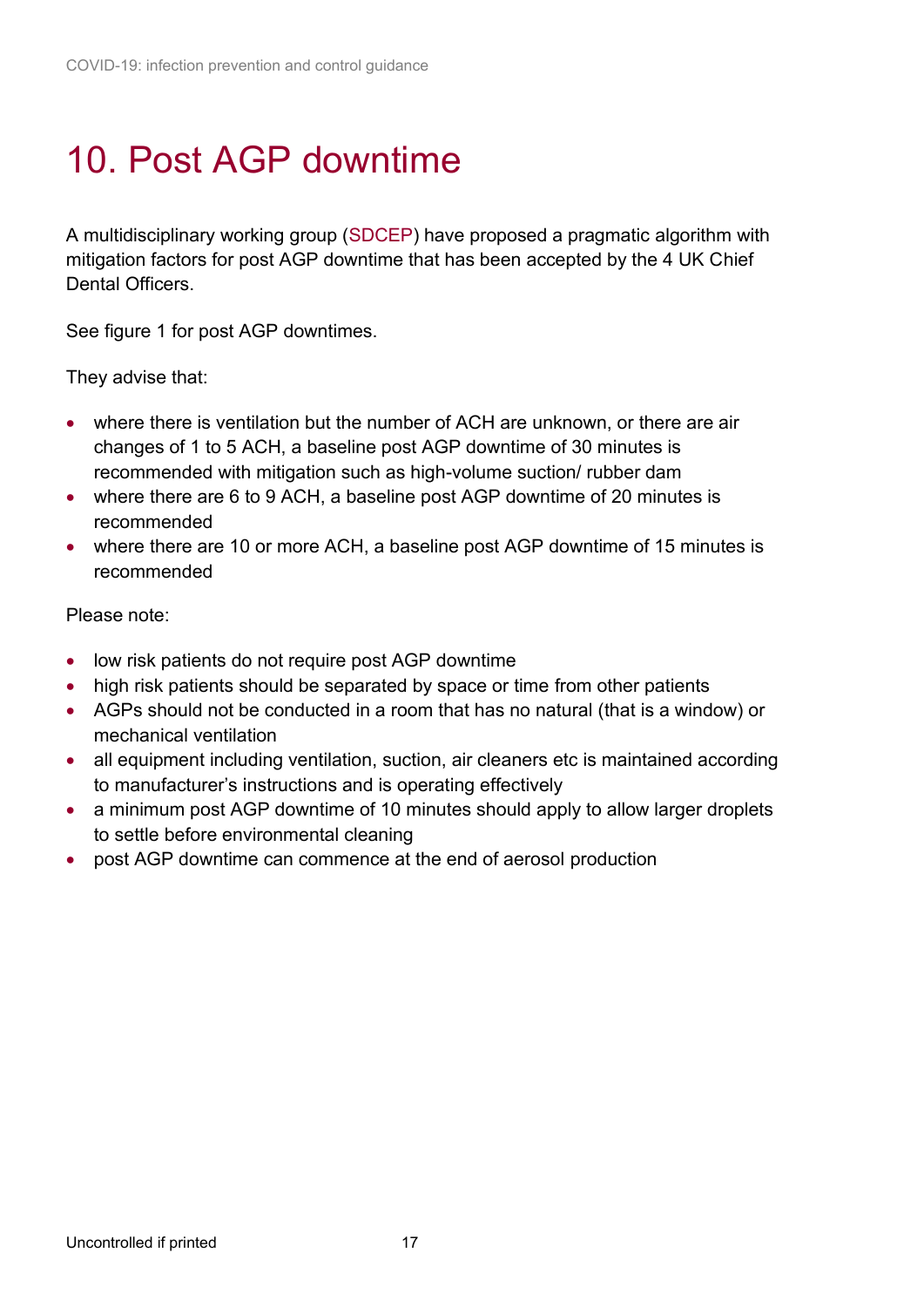## Figure 1: Algorithm for post AGP downtime